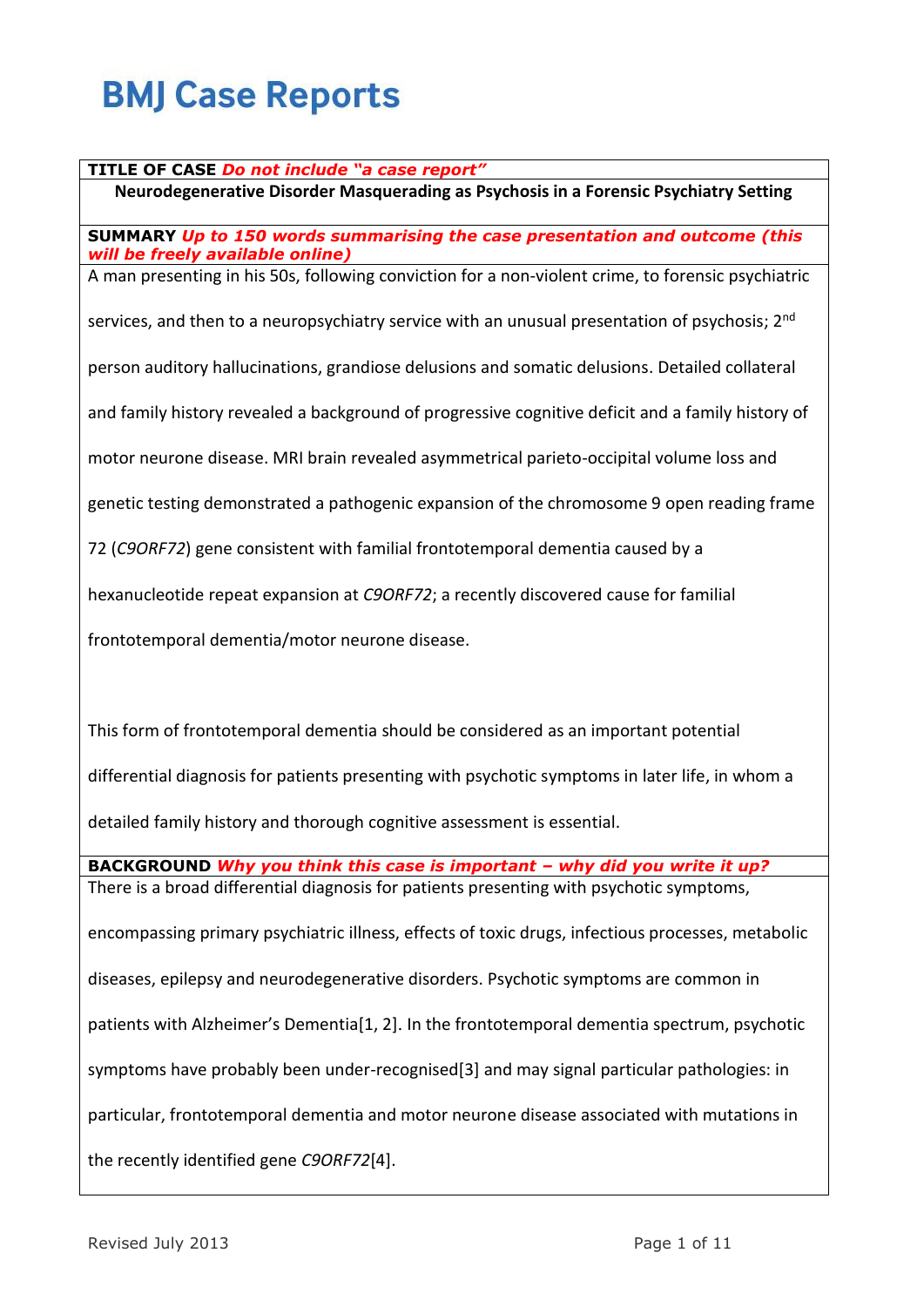We present the case of a man presenting in a forensic psychiatry setting with psychotic symptoms caused by a pathological expansion in the *C9ORF72* gene.

**CASE PRESENTATION** *Presenting features, medical/social/family history* The patient is a man who presented while in his 50s, convicted for a non-violent crime. While being conveyed to the prison following an appeal against this conviction, he began to complain of psychotic experiences. He described hearing the voice of God in his ear telling him that his appeal against the conviction had been successful and later claimed that he was telepathic. He was transferred from prison to a forensic psychiatry unit for a seven month period of assessment.

The only relevant past medical history was poorly-controlled hypertension and there was no history of psychiatric disease or alcohol or drug misuse. He made no effort to conceal the crimes for which he was convicted and had a brief incarceration for a similar crime less than one year before. He was married with children and there was no known family history of psychiatric or cognitive disease. There was, however, a family history of motor neurone disease, with one of the patient's five siblings – an older brother – manifesting symptoms of the condition in his mid-50s before developing swallowing and speech problems and dying from respiratory complications at around 60 years of age. He is not known to have had any cognitive problems.

At no point did he complain of affective symptoms or cognitive impairment but he suffered from a number of apparent psychotic symptoms. He continued to intermittently report that he could hear the voice of God in his ear, reassuring him by offering a letter which would overturn his conviction and he would be seen overtly responding to this auditory hallucination. He planned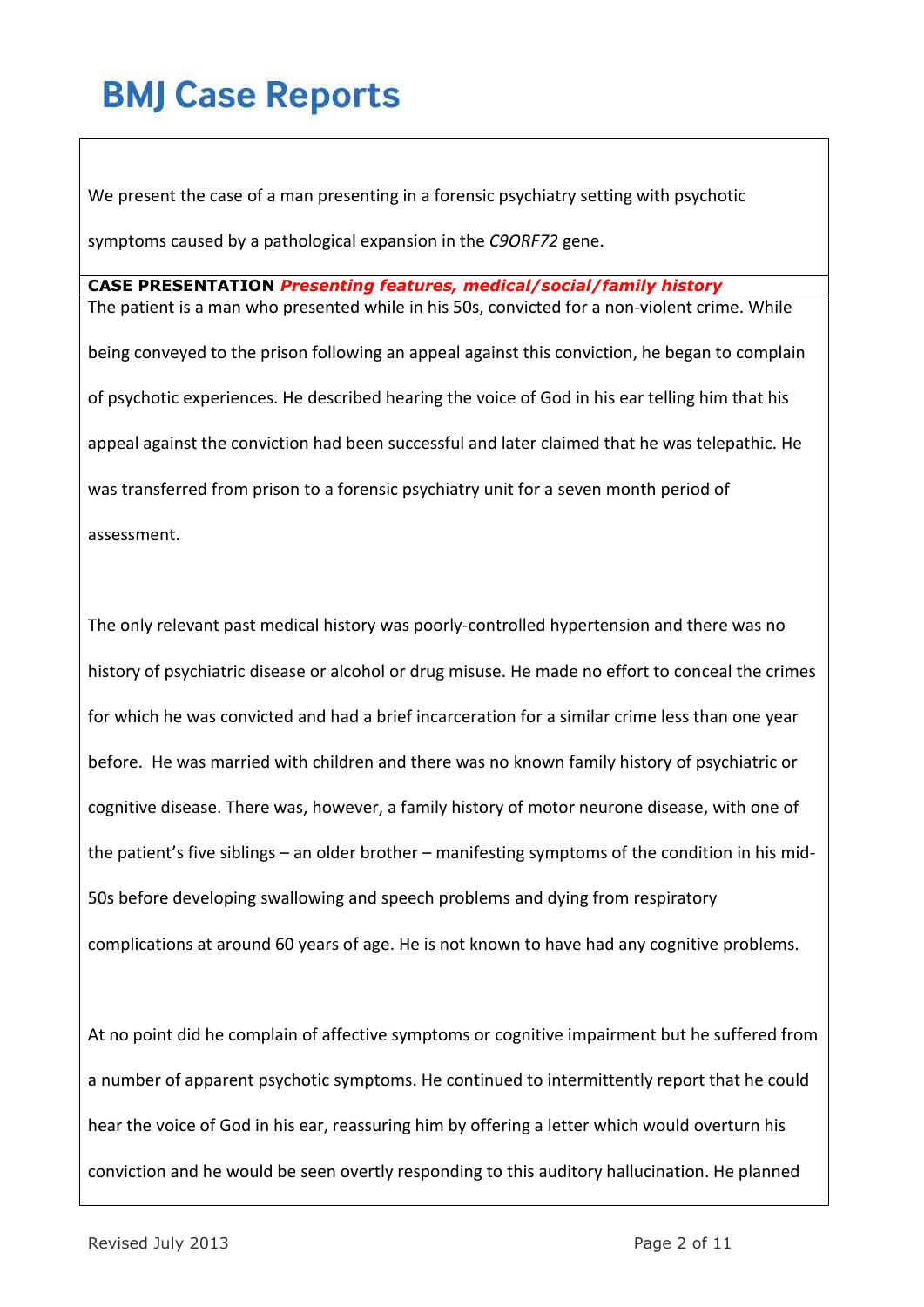to go to Cyprus where, he believed, he would become President. He also described mild intermittent headaches which he attributed variously to God and to the courts who, he believed, had been corrupt and prejudiced against him. In addition, he described having a 'small man' in his bowel who helped with his digestion.

These symptoms fluctuated in intensity, seemingly worse when called to repeat court appearances and he did not seem distressed by them; this, combined with performance on a neuropsychometric test for malingering worse than expected by chance, led to some suspicion of malingering. Both sulpride and aripiprazole were trialled but there was little response to these.

Problems with his cognition – naming problems – were detected more than twelve months after the onset of psychotic symptoms and he was referred to a specialist neuropsychiatry service. Collateral history was obtained from his wife, who had noted changes over the preceding five years with reduced empathy, increased appetite for sweet foods and irritability. She also reported that he had developed a fixed routine from which he had difficulty deviating and had begun to use a satellite-navigation system to guide him when on familiar routes. His short and long-term episodic memory, language ability and numeracy skills seemed unchanged. In addition, his wife explained that he had developed a new religious preoccupation.

On mental state examination, he presented as reasonably kempt and casually dressed. He made good eye contact and allowed the establishment of a superficially friendly but limited rapport. He seemed disorganised and perplexed on approach, although was not anxious or distressed,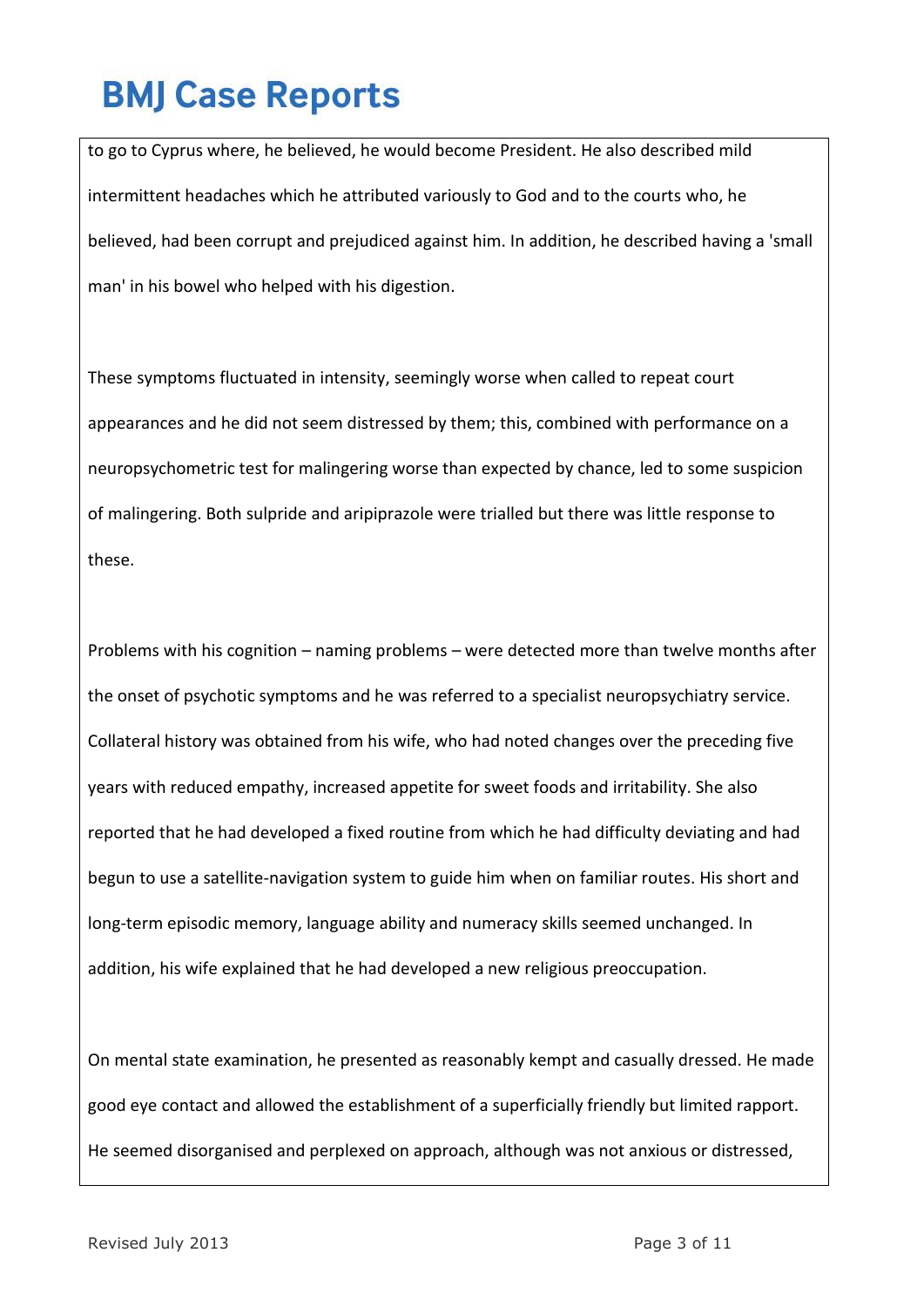and his speech was tangential and pressured. His mood was subjectively and objectively euthymic and there were no biological symptoms of depression though his affect was flat. He responded overtly throughout interview to apparent auditory hallucinations and described hearing the voice of God in his ear and he also possessed delusional beliefs about his conviction and having a man in his bowel who aided digestion. He lacked any insight into the abnormal nature of these experiences.

Neurological examination revealed no cranial or peripheral nerve deficit. There was a positive pout reflex but other primitive reflexes were absent. Cognitive examination demonstrated frontal lobe deficits - inability to complete the Luria three-step task or alternating hand movements and difficulty interpreting proverbs. He had difficulty naming items but his reading was normal and there was no significant episodic memory impairment. Parietal lobe testing demonstrated mild difficulty copying hand gestures and slowness in recognising degraded pictures and letters but no ideomotor apraxia or difficulties with arithmetic.

**INVESTIGATIONS** *If relevant*

Routine blood tests to look for common causes of cognitive impairment and psychosis, including thyroid function, calcium, vitamin B12 and folate were normal. HIV, Syphilis antibodies and Whipple's PCR were negative and a screen of autoimmune causes of psychosis - ANA, ANCA, Anti-GAD, Anti-glycine, NMDA-receptor antibody and voltage-gated potassium channel antibody - revealed no abnormality.

An MRI scan of his brain (Fig. 1-3) demonstrated widened subdural spaces over both cerebral convexities, greater on the right side, with volume loss focused on the right parietal and occipital cortices. Hippocampal volume was reduced, greater on the right side. There was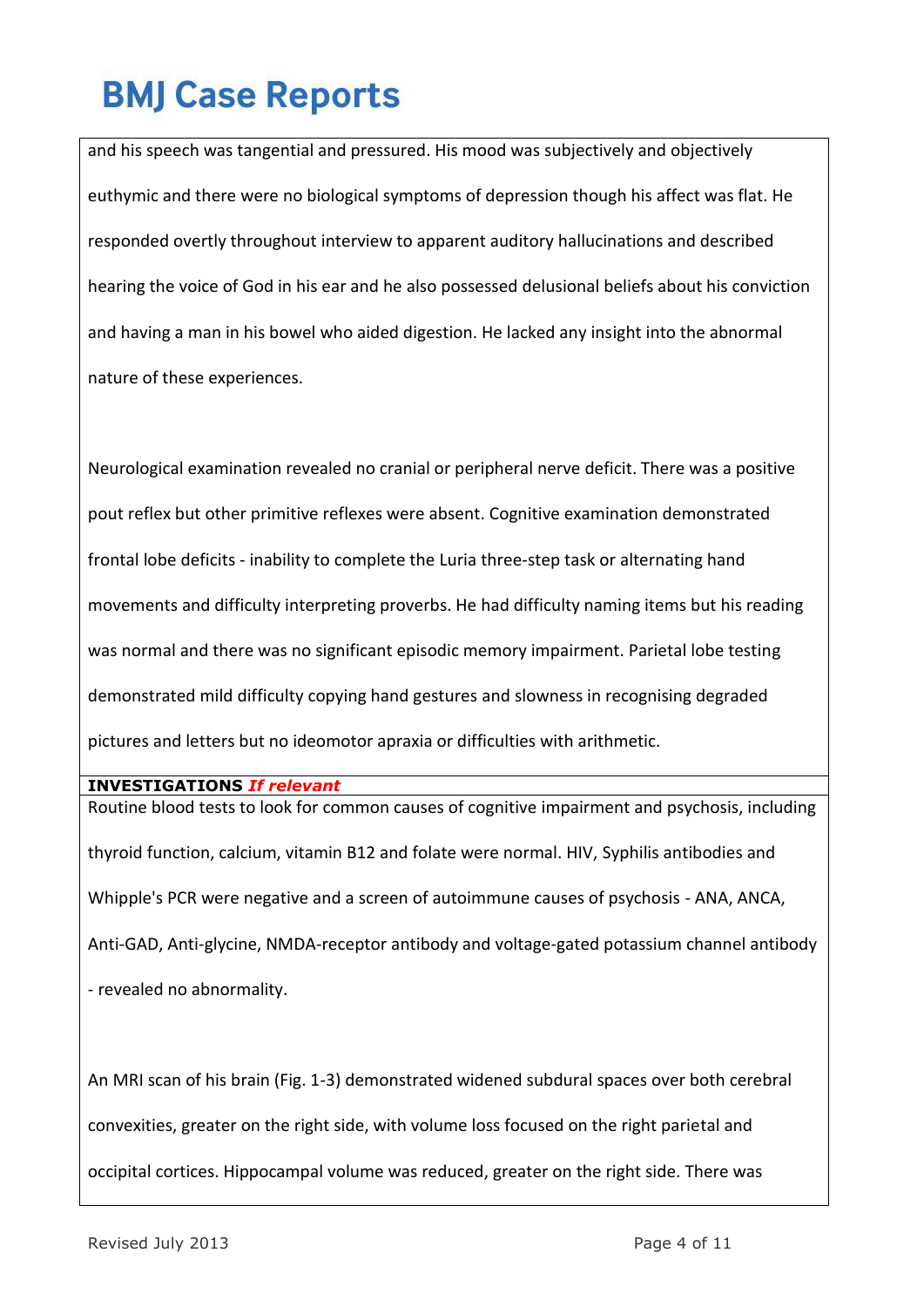minimal signal abnormality in the basal ganglia and deep cerebral white matter of both hemispheres suggestive of small vessel disease. An electroencephalogram was also performed which was normal.

Neuropsychological testing revealed a verbal IQ of  $92 - in$  the average range – on the Wechsler Adult Intelligence Scale (WAIS-III) and a low-average performance IQ, 80. These demonstrated a moderate decline relative to estimates of his optimal level of functioning. Visual memory and

naming skills were weak and there was evidence of executive dysfunction and cognitive slowing.

### **DIFFERENTIAL DIAGNOSIS** *If relevant*

**TREATMENT** *If relevant*

### **OUTCOME AND FOLLOW-UP**

The clinical and imaging findings were supportive of a diagnosis of frontotemporal lobar degeneration. In order to delineate the underlying aetiology, a lumbar puncture was proposed but the patient refused to undergo this procedure. Given the family history of motor neurone disease, genetic testing was undertaken with PCR and then Southern Blotting to identify a pathogenic expansion of the chromosome 9 open reading frame 72 (*C9ORF72*) gene. This confirmed the presence of a hexanucleotide repeat expansion at *C9ORF72*, providing the underlying genetic diagnosis for this case of frontotemporal dementia presenting with psychotic

symptoms in a forensic setting.

**DISCUSSION** *Include a very brief review of similar published cases* 

This case is of a male in his 50s presenting with psychotic symptoms with a somatic focus and cognitive decline caused by frontotemporal dementia (FTD) due to a hexanucleotide repeat expansion at *C9ORF72* (C9+). The case demonstrates a rare but important cause of psychotic symptoms and we feel that this should be an important potential differential diagnosis in patients presenting with psychotic symptoms in later life, especially in those with a positive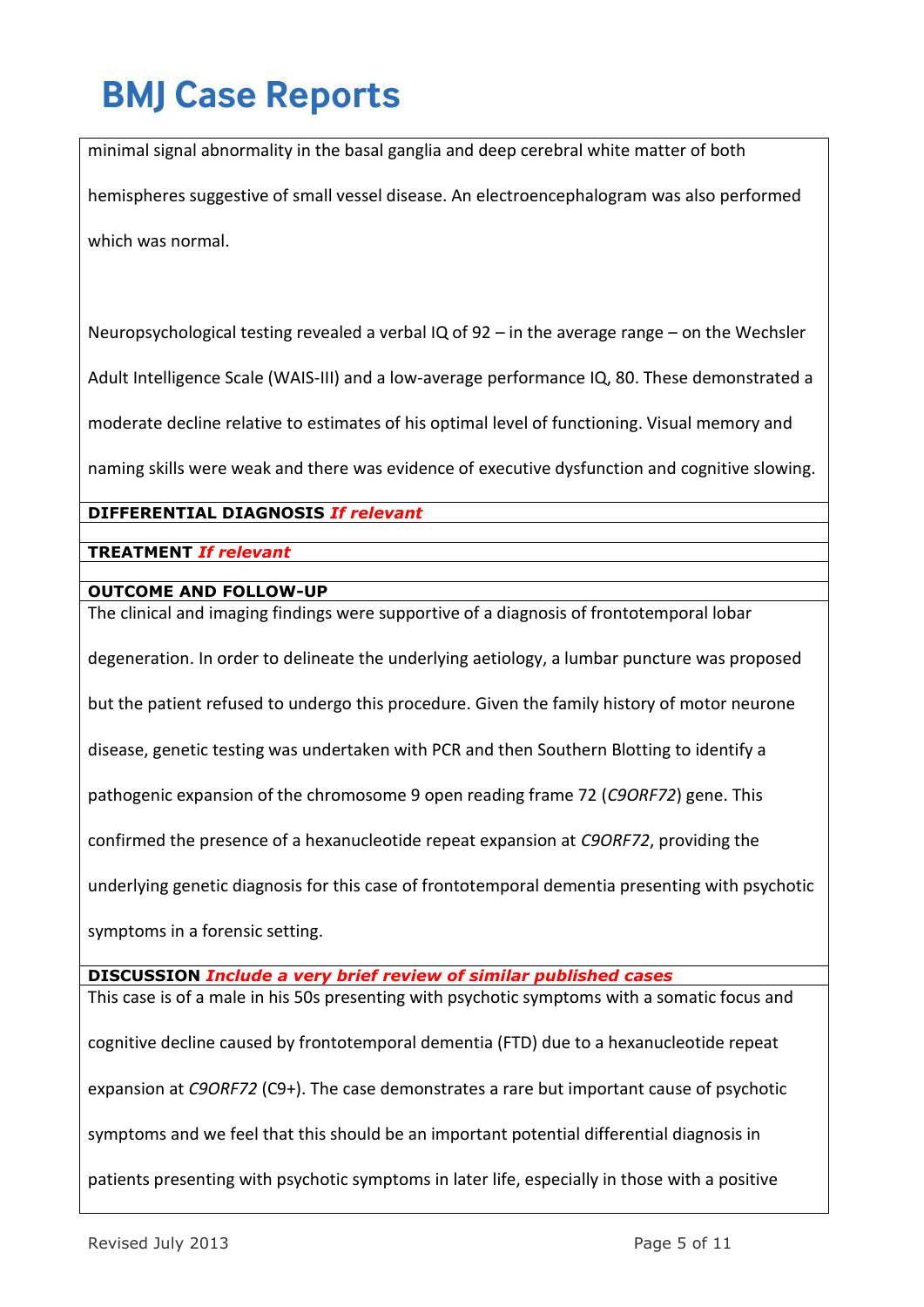family history of young-onset dementia or motor neurone disease (MND) and in those with cognitive decline.

The role of a hexanucleotide repeat expansion at *C9ORF72* in families with FTD with or without MND was only recently identified[5, 6] and represented a significant development in research into neurodegenerative disorders.

One study found that C9+ accounted for 11.7% of familial FTD[5] while other studies have quoted a frequency of 28.6% in those patients with FTD and a positive family history of earlyonset dementia or MND[7].

Patients with C9+ present most commonly with symptoms of behavioural variant FTD (bvFTD); around 48 - 50% in most case series[8, 9] but can present with a clinical picture of FTD-MND in 19-36% of cases or primary progressive aphasia in up to 19% of cases[10].

As in this case, the mean age of onset of FTD in patients with C9+ is reported as between 55.0 -59.2 years and the mean duration of disease from onset until death of 7.6 – 9.5 years[7, 9, 10]. Survival is worse and the cognitive decline is more rapid in people with C9+ FTD than those with non-carrier FTD[11].

In our case, a detailed family history from a collateral source was instructive in clarifying the likely diagnosis and evidence suggests that a family history of young-onset dementia or MND is present in around two-thirds of patients with C9+; more than one relative is affected in 39% of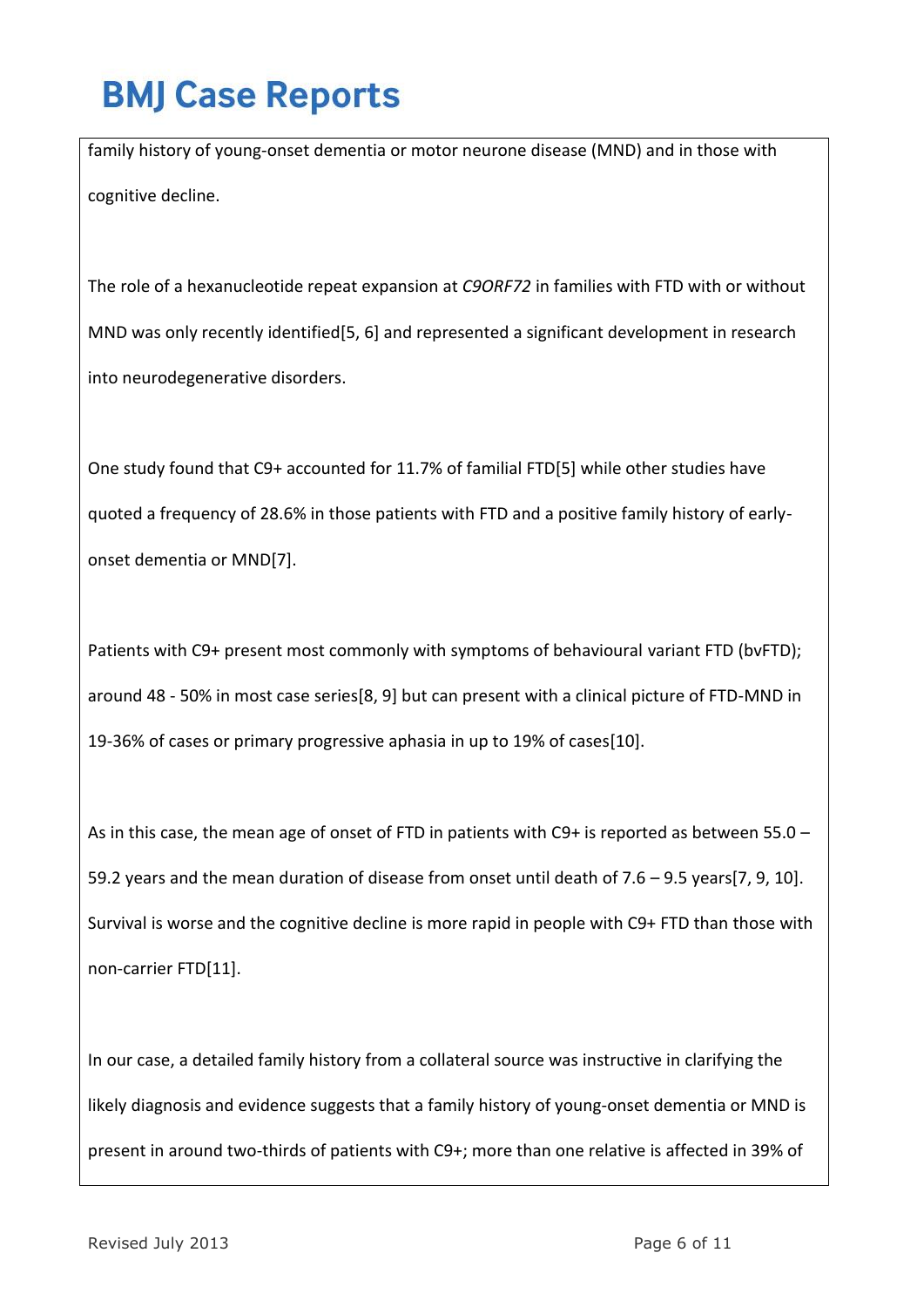cases [4].

It is well established that psychotic symptoms are seen in all forms of dementia[12] but there is strengthening evidence that psychotic symptoms are more common in those patients with FTD-MND[13] and C9+ FTD. One study suggested that 38% of patients with C9+ FTD experienced psychotic symptoms compared to 4% of those with non-carrier FTD [4]. Furthermore, as in this case, these are frequently the presenting symptoms: a study comparing early neuropsychiatric symptoms in 15 patients with (bvFTD) caused by C9+ versus 48 non-carrier bvFTD patients showed that delusions were an initial presenting symptom in 21.4% of the C9+ patients compared to none of the non-carrying patients[8].

Other presenting neuropsychiatric symptoms frequently seen early in C9+ FTD are disinhibition (63%), apathy (49%), disorganisation (45%), episodic memory loss (44%) and anxiety and agitation (40%). Neuropsychological testing shows executive dysfunction (100%), verbal or visual episodic memory loss (87%) and apraxia (57%). Neurological examination reveals brisk deeptendon reflexes in 40% of early cases, progressing to clinical evidence of MND in the majority[9].

Neuroimaging demonstrates atrophy in medial, ventral and dorsal frontal, anterior insular and anterior temporal lobes. Greater parietal and bilateral thalamic atrophy was seen in C9+ bvFTD than in non-carriers[8], and the parietal atrophy, especially on the right side, is notable in the MRI scan images of our case. Group brain morphometry studies have implicated a culprit cortico-thalamo-cerebellar network in the pathogenesis of C9+ FTD[9]: the finding of abnormal body schema processing in patients with C9+ FTD[14] may reflect disintegration of this brain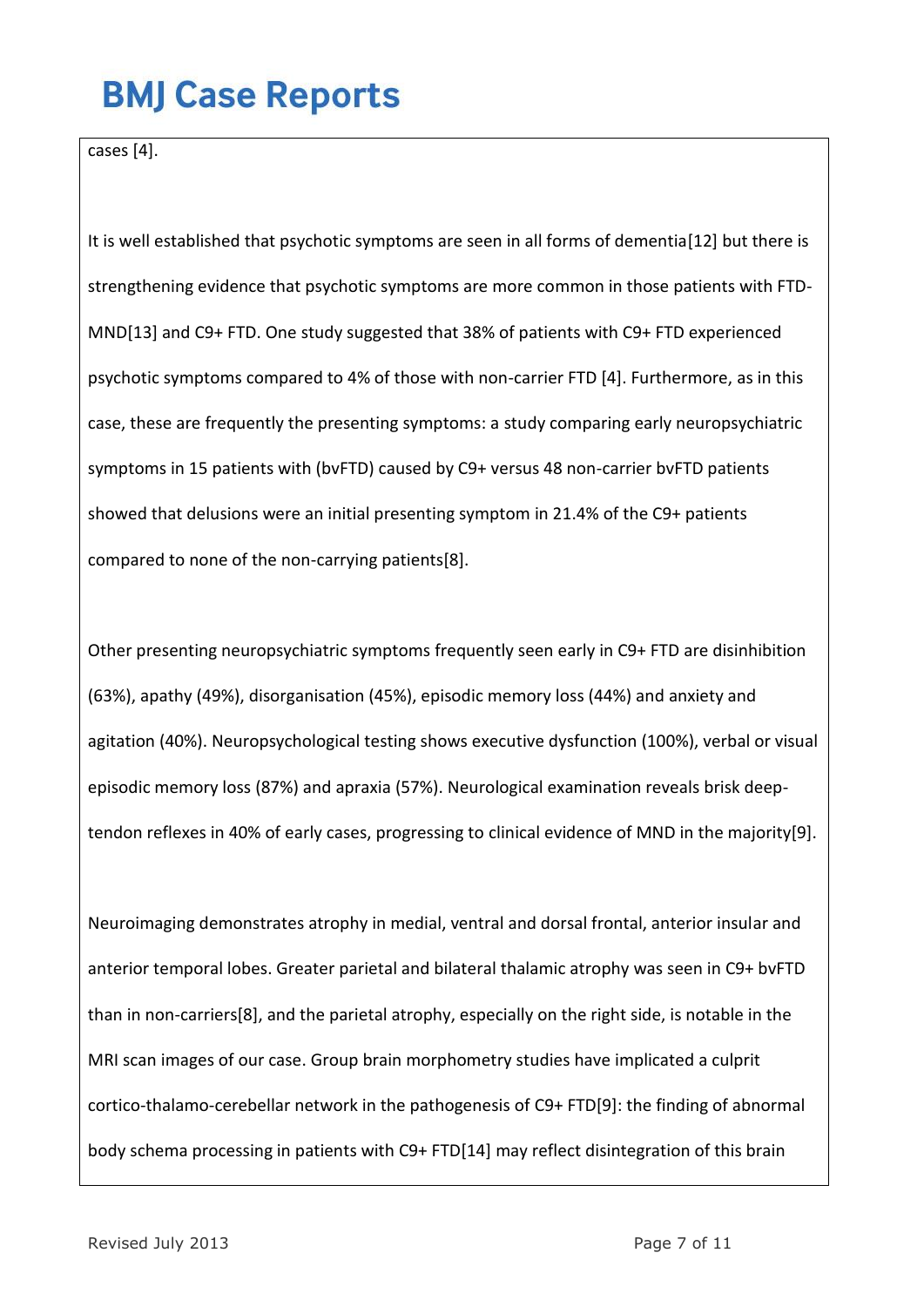network and provide a substrate for the (often somatically focused) neuropsychiatric symptoms in these patients. There is little evidence for the effects of C9+ on CSF parameters; one study found that all patients had normal levels of CSF cells, protein, glucose, aBeta and S100 and only one had an abnormal CSF Tau level[9].

**LEARNING POINTS/TAKE HOME MESSAGES** *3 to 5 bullet points – this is a required field*

- *C9ORF72* hexanucleotide repeat expansion-related frontotemporal dementia is an unusual and recently discovered genetic syndrome, which is a rare but important differential diagnosis for psychotic symptoms.
- Doctors working in mental health, forensic, geriatric medicine and neurology settings need to be vigilant for symptoms of cognitive impairment in unusual presentations of psychosis in older people.
- This case demonstrates the value of thorough collateral history and a focus on family history when rare neuropsychiatric presentations are encountered.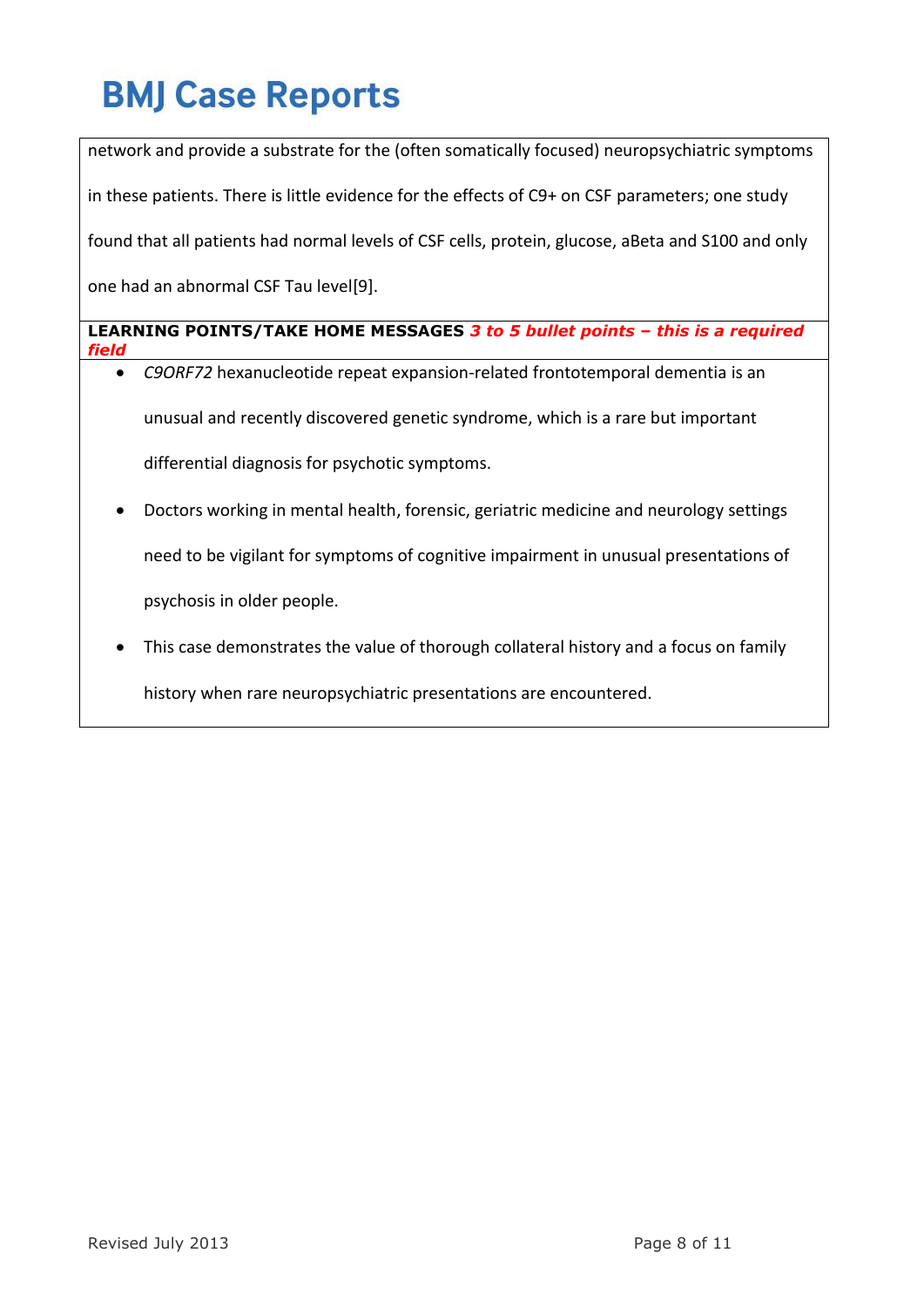**REFERENCES** *Vancouver style (Was the patient involved in a clinical trial? Please reference related articles)*

1) Vilalta-Franch J, Lopez-Pousa S, Calvo-Perxas L et al. Psychosis of Alzheimers Disease:

prevalence, incidence, persistence, risk factors, mortality. *Am J Geriatr Psychiatry* Published

Online First:18 January 2013. doi: 10.1016/j.jagp.2013.01.051

2) Ropacki SA, Jeste DV. Epidemiology of and risk factors for psychosis of Alzheimer's disease: a

review of 55 studies published from 1990 to 2003. *Am J Psychiatry* 2005;**162**:2022-30

3) Omar R, Sampson EL, Loy CT et al. Delusions in frontotemporal lobar degeneration. *J Neurol*

2009;**256**:600-7

4) Snowden JS, Rollinson S, Thompson JC et al. Distinct clinical and pathological characteristics of

frontotemporal dementia associated with C9ORF72 mutations. *Brain* 2012;**135**:693-708

5) Dejesus-Hernandez M, Mackenzie IR, Boeve BF et al. Expanded GGGGCC hexanucleotide

repeat in noncoding region of C9ORF72 causes chromosome 9p-linked FTD and ALS. *Neuron*

2011;**72**:245-56

6) Renton AE, Majounie E, Waite A et al. A hexanucleotide repeat expansion in C9ORF72 is the cause of chromosome 9p21-linked ALS-FTD. *Neuron* 2011;**72**:257-68

7) Dobson-Stone C, Hallupp M, Bartley L et al. C9ORF72 repeat expansion in clinical and

neuropathologic frontotemporal dementia cohorts. *Neurology* 2012;**79**:995-1001

8) Sha S, Takada L, Rankin K et al. Frontotemporal dementia due to C9ORF72 mutations: Clinical and Imaging Features. *Neurology* 2012;**79**:1002-11

9) Mahoney C, Beck J, Rohrer J et al. Frontotemporal dementia with the C9ORF72

hexanucleotide repeat expansion: clinical, neuroanatomical and neuropathological features.

*Brain* 2012;**135**:736-50

10) Simón-Sánchez J, Dopper E, Cohn-Hokke P et al. The clinical and pathological phenotype of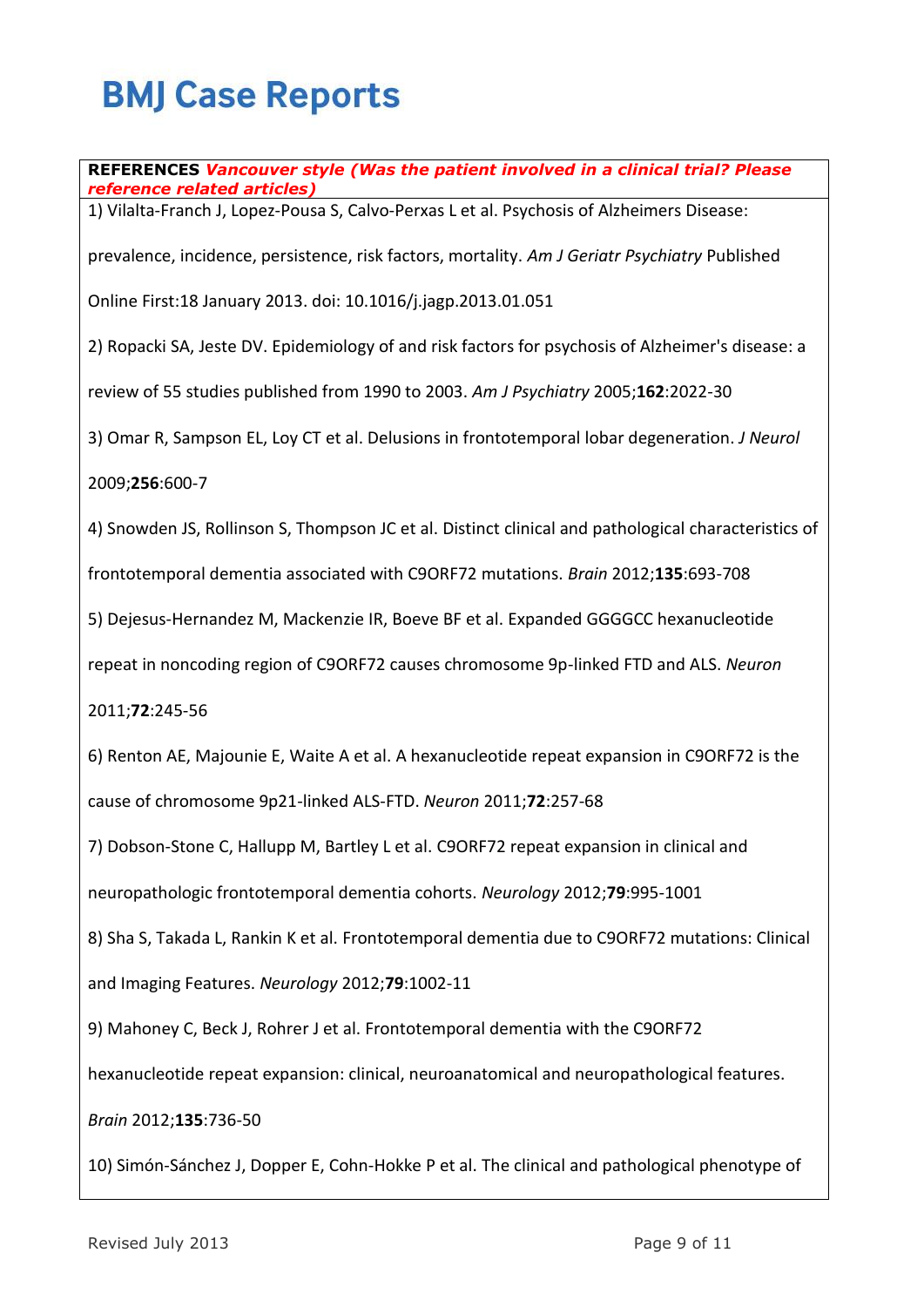C9ORF72 hexanucleotide repeat expansions. *Brain* 2012;**135**:723-35

11) Irwin D, McMillan C, Brettschneider J et al. Cognitive decline and reduced survival in C9orf72

expansion frontotemporal degeneration and amyotrophic lateral sclerosis. *J Neurol Neurosurg* 

*Psychiatry* 2013; **84**:163-69

12) Levy ML, Miller BL, Cummings JL et al. Alzheimer disease and frontotemporal dementias:

behavioral distinctions. *Arch Neurol* 1996;**53**:687–90

13) Lillo P, Garcin B, Hornberger M et al. Neurobehavioural features in frontotemporal dementia

with amyotrophic lateral sclerosis. *Arch Neurol* 2010;**67**:826-30

14) Downey LE, Mahoney CJ, Rossor MN et al. Impaired self-other differentiation in

frontotemporal dementia due to the C9ORF72 expansion. *Alzheimers Res Ther* 2012;**4**:42

**FIGURE/VIDEO CAPTIONS** *figures should NOT be embedded in this document* Figure 1-3 – Coronal sections of MRI Brain Scan: T1 weighted images.

### **PATIENT'S PERSPECTIVE** *Optional but encouraged*

### **Copyright Statement**

I, *Dr Andrew Sommerlad*, The Corresponding Author, has the right to assign on behalf of all authors and does assign on behalf of all authors, a full assignment of all intellectual property rights for all content within the submitted case report (other than as agreed with the BMJ Publishing Group Ltd) ("BMJ")) in any media known now or created in the future, and permits this case report (if accepted) to be published on BMJ Case Reports and to be fully exploited within the remit of the assignment as set out in the assignment which has been read. [http://casereports.bmj.com/site/misc/copyright.pdf.](http://casereports.bmj.com/site/misc/copyright.pdf)

**Date: 22nd April 2014**

#### **PLEASE SAVE YOUR TEMPLATE WITH THE FOLLOWING FORMAT:**